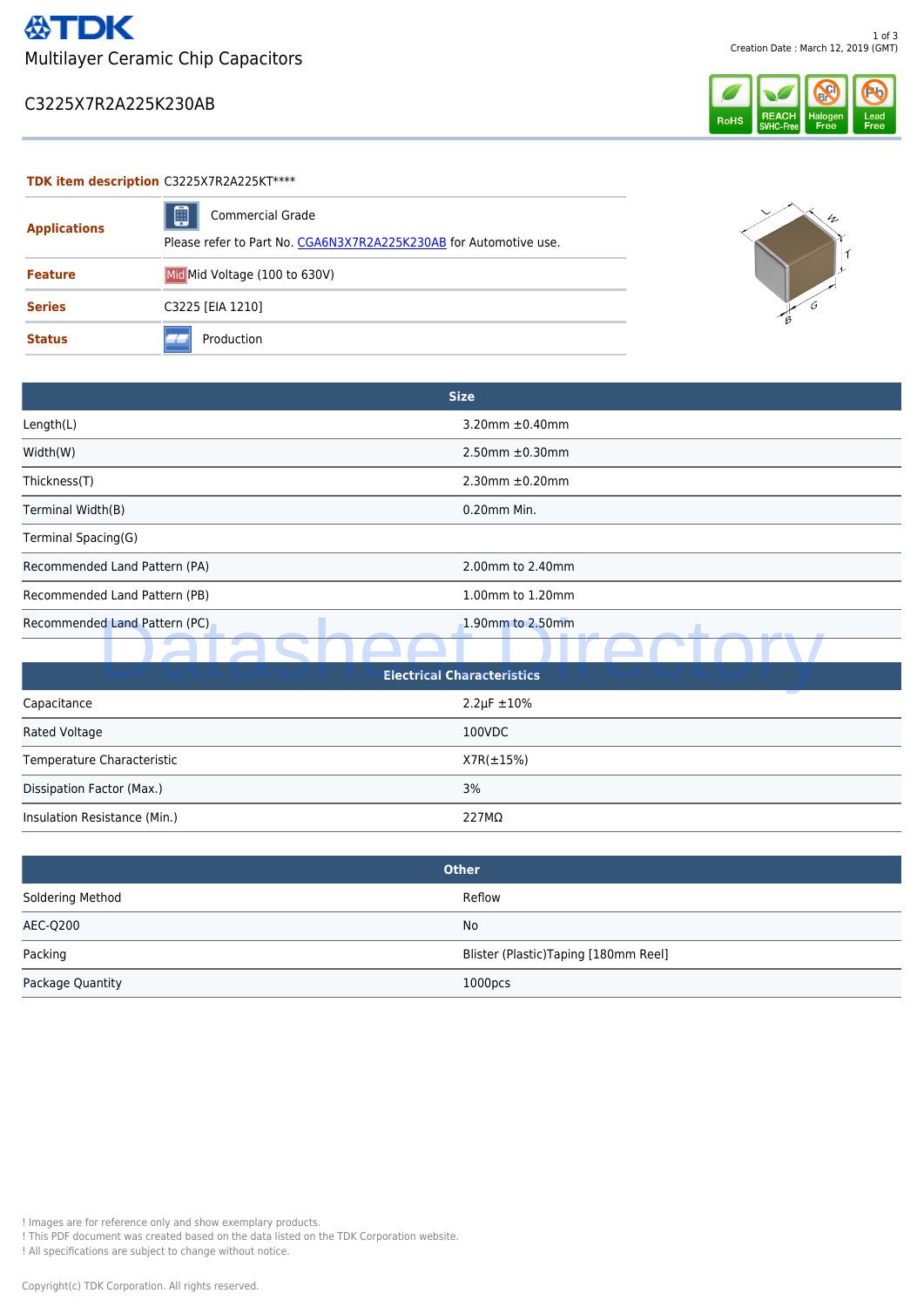# C3225X7R2A225K230AB



 $\overline{a}$ 



# Characteristic Graphs(This is reference data, and does not guarantee the products characteristics.)

! Images are for reference only and show exemplary products.

! This PDF document was created based on the data listed on the TDK Corporation website.

! All specifications are subject to change without notice.

Copyright(c) TDK Corporation. All rights reserved.